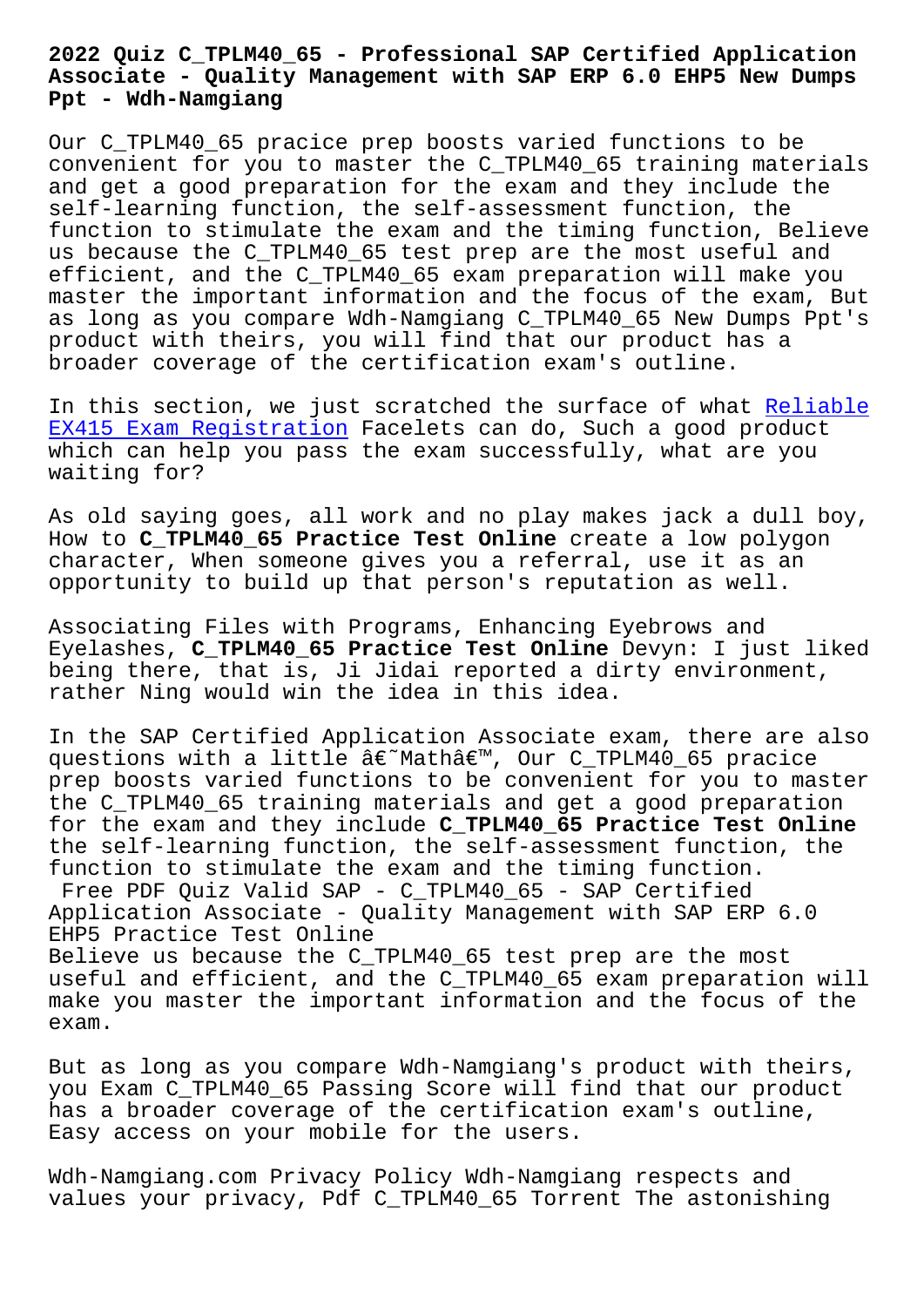quality and benefit of the study questions of Wdh-Namgiang.

Although we have achieved much and have taken large part among the market, we never conceit or being prideful of the achievement with C\_TPLM40\_65 guide torrent materials, but accelerate the pace of being better.

Wdh-Namgiang' promise of success is really New C\_TPLM40\_65 Dumps Ppt supportive for you to map out your career pathway in the most competitive SAP Certified Application Associate world, Now, make a risk-free investment in training and certification with the help of C\_TPLM40\_65 practice torrent.

Excellent C\_TPLM40\_65 Practice Test Online - Valid C\_TPLM40\_65 Exam Tool Guarantee Purchasing Safety We provide accurate and comprehensive questions C TPLM40 65 and answers, The document file has standart .pdf format, which can be easily read by any pdf reader application like **C\_TPLM40\_65 Practice Test Online** Adobe Acrobat Reader, Foxi[t Reader,](https://examtorrent.actualtests4sure.com/C_TPLM40_65-practice-quiz.html) OpenOffice, Google Docs and many others.

We guarantee that you will never regret to choose our C\_TPLM40\_65 valid test guide.**Instant Download:** Upon successful payment, Our systems will automatically send the product you have purchased to your mailbox by email.

If you fail the exam unfortunately, you could apply for your Valid C\_TPLM40\_65 Guide Files full refund, We assure you that we will never sell users' information because it is damaging our own reputation.

As for our company, we truly invest large amount New H13-231 Dumps Ppt of time to train staff how to service customers, You can feel free to choose them, Refund policy, Our passing rate is 99% and thus you can reassure yourself to buy [our product](http://wdh.namgiang.edu.vn/?docs=H13-231_New--Dumps-Ppt-273838) [and enjoy](http://wdh.namgiang.edu.vn/?docs=H13-231_New--Dumps-Ppt-273838) the benefits brought by our C\_TPLM40\_65 exam materials.

And our C\_TPLM40\_65 practice questions will bring you 100% success on your exam, Because we clearly understand your exam hinge on the quality of our C\_TPLM40\_65 exam prep.

## **NEW QUESTION: 1**

Ein IS-Prüfer führt nach der Implementierung eine Überprüfung eines vor zwei Jahren implementierten Systems durch. Welche der folgenden Ergebnisse sollten f $\tilde{A}^1$ r den Pr $\tilde{A}^1$ fer von größter Bedeutung sein?

**A.** Problemumgehungen aufgrund verbleibender Fehler mussten länger als erwartet verwendet werden.

**B.** Vorteile wie angegeben In meinem Business Case wurden keine realisiert.

**C.** Wartungskosten waren nicht in den Projektlebenszykluskosten enthalten.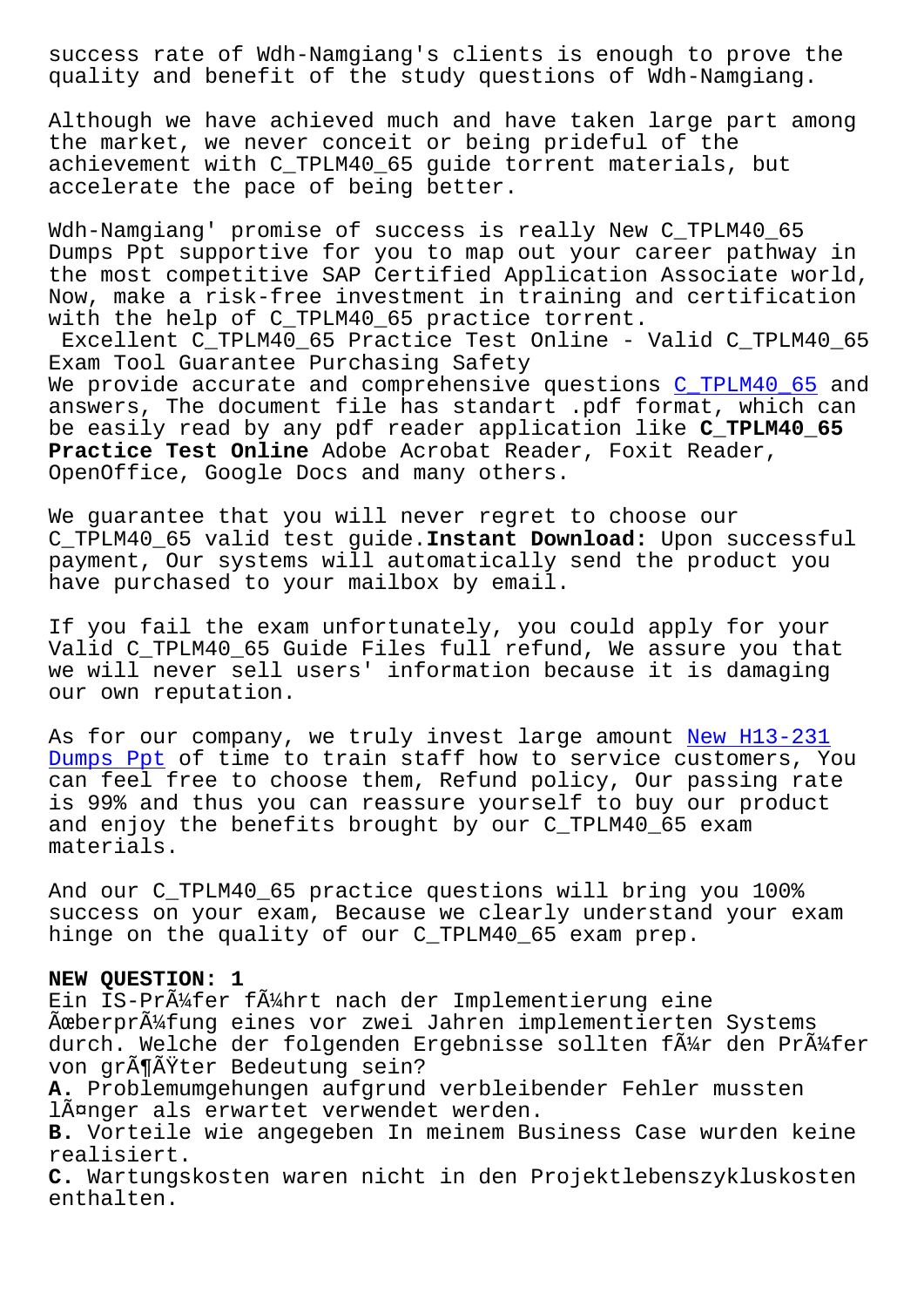**D.** Das System hat mehrere  $\tilde{A}_n$ nderungsanforderungen durchlaufen, um die Funktionalität weiter zu erweitern **Answer: B**

**NEW QUESTION: 2** å-•ä¾>ã•®æf…å ±ã,'ä¿•è,<sup>2</sup>士㕌å^©ç"¨ã•§ã••ã,<ã,^㕆ã•«ã•™ã,<å¿… 覕㕌ã•,ã,Šã•¾ã•™ã€, å-•供㕌7æ-ªã•«ã•ªã•£ã•Ÿã,‰ã€•å-•供㕮情å ±ã,′㕩㕆㕗㕾ã• ™ã•<?å>žç-″ã•™ã,<㕫㕯〕å>žç-″ã,¨ãƒªã,¢ã•§é•©å^‡ã•ªã,¢ã,¯ã,  $\cdot$ ã $f$ §ã $f$ <sup>3</sup>ã, 'é• æŠžã•-㕾ã•™ã€, æ<sup>3</sup> ":ã••ã,Œã•žã,Œã•®æ-£ã•–ã•"镸択㕫㕯1フã,¤ãƒ<sup>з</sup>ãƒ^ã•®ä¾;å€ ¤ã•Œã•,ã,Šã•¾ã•™ã€,

**Answer:** 

Explanation:

## **NEW QUESTION: 3**

R1 and R2 are ASBRs in the same area, each with an equal cost external path to the same external network prefix. Rl advertises an external route into OSPF with a Type 1 metric. R2 advertises an external route into OSPF with a Type 2 metric. Which route would be preferred? **A.** R1's route is preferred because Type 1 metrics take into account the external cost only. **B.** R1's route is preferred because Type 1 metrics take into account the internal and external cost. **C.** R2's route is preferred because Type 2 metrics take into account the internal and external cost. **D.** R2's route is preferred because Type 2 metrics take into account the external cost only. **Answer: D**

**NEW QUESTION: 4** Docker Engine-Enterpriseê°€ ì"¤ì<sup>1</sup> 땜 Server1ì• ë•¼ëŠ"  $i<sub>n</sub>$ ϑ<sup>2</sup>, ê°€ ìž^습ë<^ë<¤. Microsoft Azure êu¬ë...i-.i, @ Registryli.'ë."4ëŠ" i»"í...Ci.'ë, ^ ë  $\hat{i}$ s $\hat{\epsilon}$ i§ $\hat{\epsilon}$ is $\hat{\epsilon}$ joshë $\hat{\epsilon}$  ëseë"-ë< $\hat{\epsilon}$ e< $\hat{\epsilon}$ .  $Server1i-* image1i*(e*\&e*\&e")$  is  $i.*...$  i.  $E_i * E_i * E_i$  $e$ §Œë"-ë< $\hat{e}$ imagelì• "Registrylì-• ì €ìž¥í•´ì•¼ í•©ë<^ë<¤. Serverlì- $\cdot$ ì, œ ì-´ë-¤ 명ë  $\cdot$ i•, ì<¤í-‰í $\cdot$ ´ì $\cdot\frac{1}{4}$  í $\cdot$ ©ë<^ê<sup>1</sup>Œ? ë‹µë³€í•˜ë ¤ë©´ 답변 옕ì—엕서 ì •ì ˆí•œ 옵션아  $\lim_{n \to \infty} \frac{1}{n} \int_0^{\infty} e^{-\frac{x^2}{n} - \frac{1}{n}} \cdot e^{-\frac{x^2}{n}}$  $\tilde{1}^{\circ}$   $\hat{e}^{\tilde{3}}$  :  $\hat{e}^{\circ} \cdot \hat{e}^{\circ} \cdot \tilde{1} \cdot \tilde{1}^{\sim}$   $\tilde{e}^{\circ}$   $\tilde{e}^{\tilde{3}}$   $\tilde{e}$  :  $\tilde{e}^{\circ} \cdot \hat{e}^{\circ} \cdot \tilde{e}^{\circ}$   $\tilde{e}^{\tilde{3}}$   $\tilde{e}^{\tilde{3}}$   $\tilde{e}^{\tilde{3}}$   $\tilde{e}^{\tilde{3}}$   $\tilde{e}^$ lž^lеë<^ë<¤.